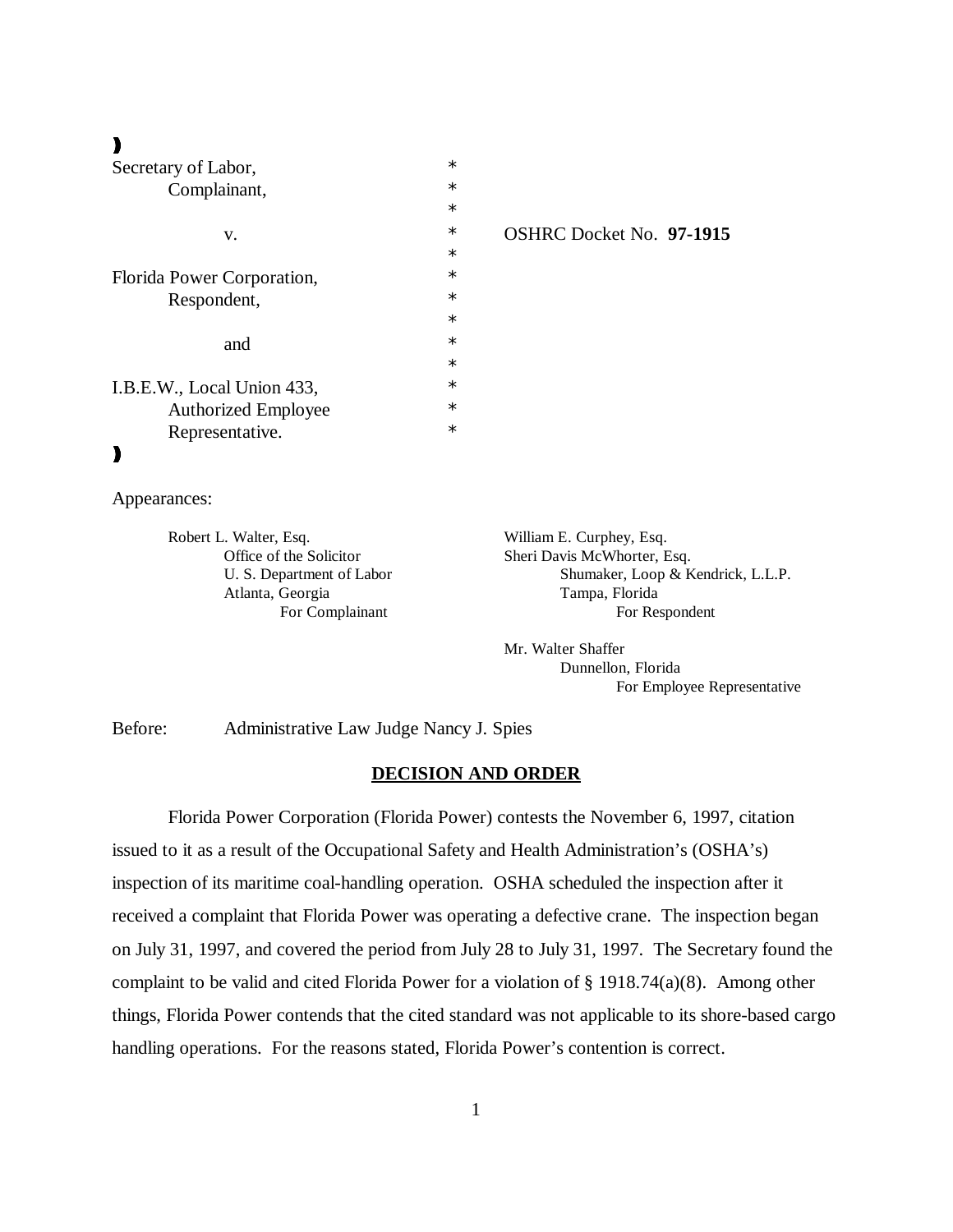The hearing in this case was held on March 30 and 31, 1998, in Tampa, Florida.

## **The Cited Standard**

The Secretary alleges that Florida Power used a crane having a visible defect which affected its safe operation. The standard cited,  $\S$  1918.74(a)(8), provides that:

> (a) The following requirements shall be met in the use of cranes, whether hoisted aboard a vessel for use thereon or used to service a vessel from the dock, shore, or another vessel, and in the use of any other crane or derrick not a part of a vessel's permanent equipment, but used in longshoring operations: . . .

(8) No crane or derrick shall be used in any case where a visible defect affecting safe use exists.

Section 1918.74(a)(8) falls under Part 1918, the longshoring standards. Effective on January 21, 1998, § 1918.74(a)(8) was partially amended and consolidated into new § 1918.66(b)(3)(ii);<sup>1</sup> and § 1918.74(a)(8) was repealed (62 FR 40152; July 25, 1997). The fact that a subsequently enacted standard may alter or change a safety requirement does not relieve an employer from its obligation to comply with the currently operative standard, in this case with  $§ 1918.74(a)(8).$ 

### **Background**

Florida Power operated four fossil fuel (coal) electrical generating plants at its Crystal River Energy Complex in Crystal River, Florida. It also operated a nuclear power plant at the same location (Tr. 10).

Barge and train systems delivered the fossil fuel used by the Complex's electrical generating plants. Loaded with 9,000 to 12,000 tons of bulk coal, each ocean-faring barge came into the Florida Power intake canal from the Gulf of Mexico and docked at the pier by the south coal yard (Tr. 334). Florida Power used a "barge unloader," a 15-ton Dravo gantry crane, to unload the coal from the barge.

 $1 \text{ }$  § 1918.66(b)(3)(ii) provides:

<sup>(3)</sup> *Prohibited usage.*(ii) No crane or derrick having a visible or known defect that may affect safe operation shall be used.

The current § 1918.66 does not contain the prefatory language of § 1918.74(a) and could not support the argument the Secretary makes in the instant case.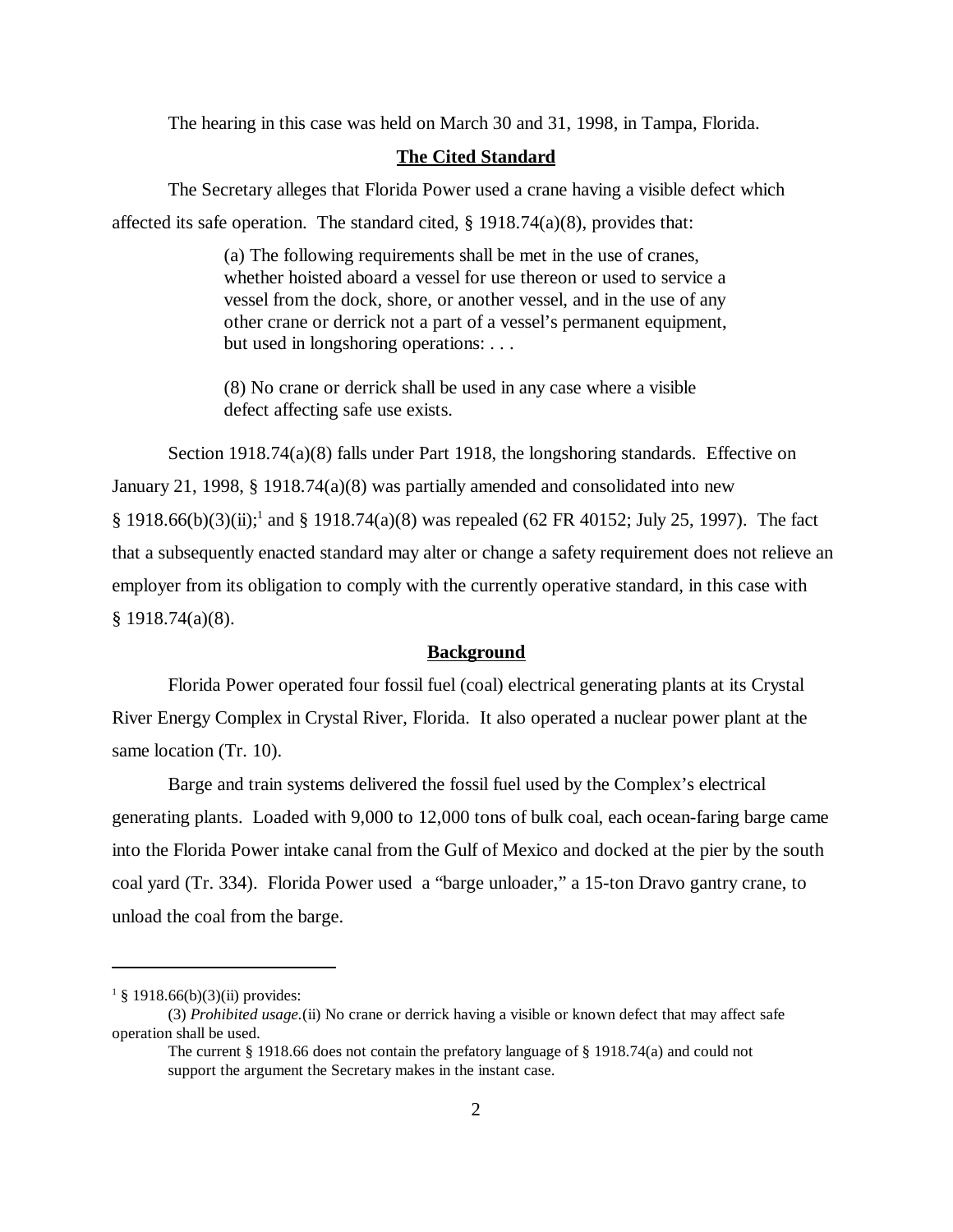#### The Barge Unloader

The barge unloader was shore-based, that is, it was mounted on Florida Power's waterfront dock. The barge unloader did not go onto the barge or into the water, but it could be positioned over and above the water, as it moved approximately 300 feet up and back along the dock on railroad-type wheels running on fixed tracks. The barge unloader extended approximately 120 feet above the ground level (Tr. 14-15, 170). It supported a 15-ton clam shell bucket. The bucket was operated from a cab suspended beneath the barge unloader's gantry arm. The operator sent the bucket down into the barge for coal, traveled it back along the trolley to the hopper, dumped the coal into the unloader's hopper, and then trolleyed back out over the barge for more coal. The hopper discharged the coal onto conveyers which transported the coal to the south coal yard (Tr. 11-14).

The barge unloader had mechanical/electrical "limit switches" or "limits" designed to stop the bucket from going too far in any direction (Tr. 19). The barge unloader responded to motor overloads by "tripping." If the barge unloader experienced an electrical "trip," the power was shut off until it was reset. If the bucket was moving when the machine tipped, the bucket would continue to fall through the limit switches until static braking caught the bucket (Tr. 159-160).

#### Problems With the Barge Unloader

In November 1994, Florida Power installed a Robicon DC drive computer system into the barge unloader. The unit controlled the barge unloader's electric motors, including the motor which moved the clam shell bucket. Although there were periodic problems with the bucket's dropping through the limit switches prior to 1977, these were usually resolved by Florida Power's maintenance electricians (Tr. 15-19, 23). By April 1977, the barge unloader's problems tripping and losing control of the bucket had become "worrisome to everybody" (Tr. 16). The following chronology is based on the supervisor's logs and testimony at the hearing:

- 1. On April, 11, 1997, Coal Yard Supervisor Sammy Howell advised his supervisor Roy Carr that the barge unloader was unsafe because the trips to the system permitted the bucket to fall through the automatic limit switches (Tr. 496-497).
- 2. On April 12, 1997, Carr witnessed the problem for himself when the unloader tripped and the bucket fell through the limits about 100 feet, almost to the ground.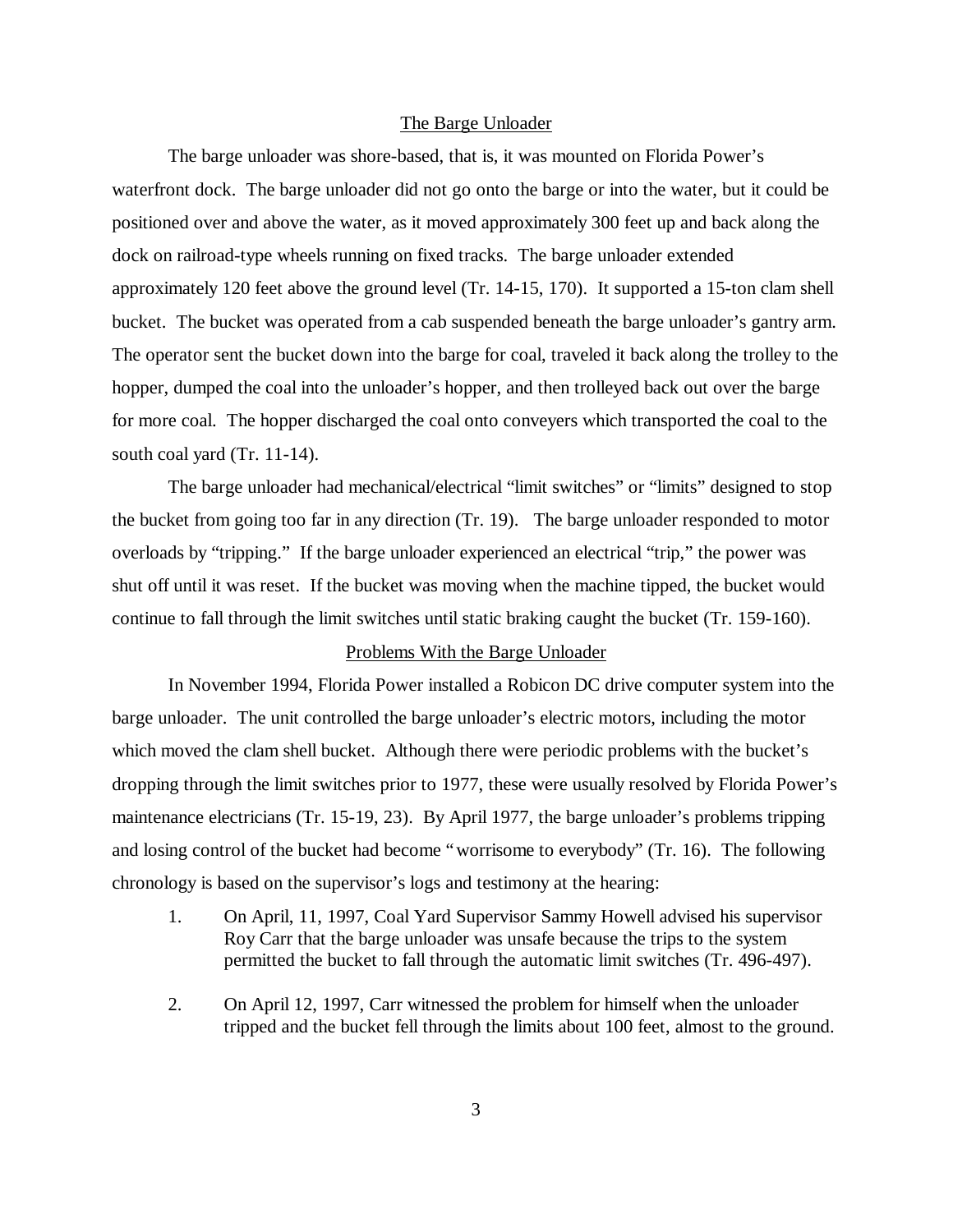Florida Power decided to shut down the crane's operation until the manufacturer's representative could correct the problem (Exh. C-3, p.1; Tr. 264).

- 3. On April 14, 1997, the manufacturer's representative and Florida Power's Special Maintenance Electrician Walter Shaffer unsuccessfully looked for the cause of the ongoing problem. The operator ran the barge unloader so that the problem could be observed and continued to operate to unload the coal (Tr. 25). Problems continued over the next month (Exh. C-4, C-5).
- 4. On May 13-14, 1998, "[t]he unloader went crazy again," according to Shaffer, but he could not determine why the bucket was dropping or get it to stop (Tr. 39). The manufacturer's representative returned but could not correct the problem. The operator stated that he was operating the barge unloader "under protest" because "he thinks it is unsafe" (Exh. C-5, p.3).
- 5. On May 16, 1997, the manufacturer's representative was again unable to determine what was causing the barge unloader to trip. The supervisor ordered that "[a]ny trips on barge unloader are to be reset until barges are finished. This is all that can be done at this point" (Exh. C-6, p.3).
- 6. Between May and June 24, 1997, the barge unloader continued to malfunction. For example, on June 7 the "unloader . . . keeps tripping out time after time. Bucket fell 4 feet" and "bucket fell on hopper" (Exch. C-7, p.1).
- 7. By July 22-23, 1997, Florida Power came to believe that Robicon's information was not fully accurate (Tr. 507). The "unloader [was] going crazy" and "bucket hit #1 hold" (Exh. C-12, p.3; Tr. 84-85).
- 8. On July 24, 1997, the manufacturer's representative returned and advised Florida Power that it would be unable to correct the problem and did not know what else could be done to try to fix it. Florida Power decided to replace the unloader's Robicon unit with a new computer-drive unit (Exh. C-12; Tr. 514-515).
- 9. Later, Operations Superintendent Richard Laxton advised that since there were "three more barges in the pipeline that we had to get unloaded; that we were going to have to run it until we got them unloaded" (Tr. 147).
- 10. On July 28, 1997, the barge unloader's bucket continued to fall, one time hitting a beam on the hopper and falling on top of the barge hatch. Operations Superintendent Laxton stated that the barge unloader would be shut down until it was fixed. Two hours later, Florida Power again unloaded coal with the barge unloader. The operator advised that he was working "under protest." The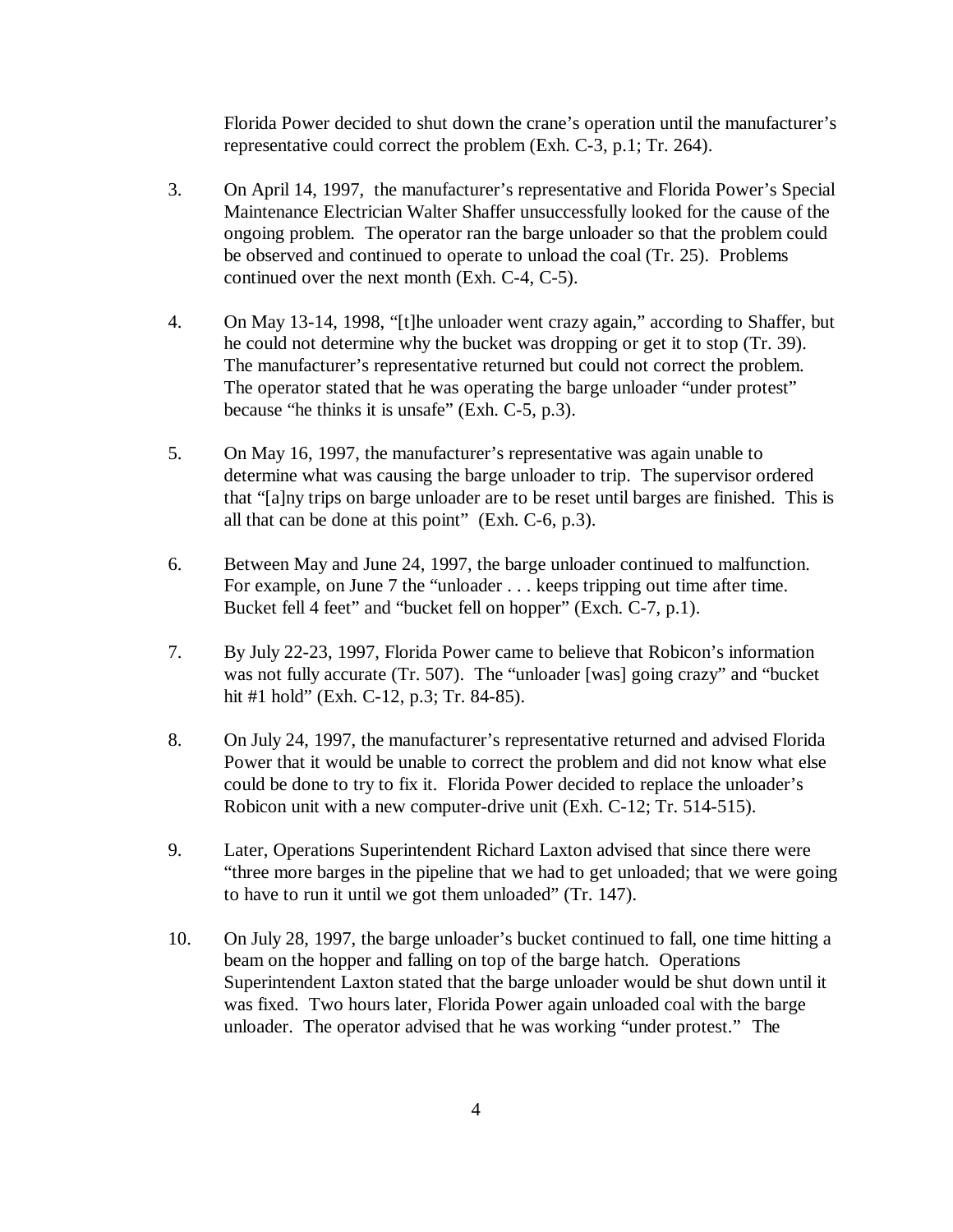payloader was set in the hold, although the "unloader [was] tripping every two buckets or so. Getting worse as we go" (Exh. C-12 p.7-9; Tr. 239, 268, 278).

- 11. On July 29, the bucket fell onto the top of the hopper (Exh. C-12, p.10; Tr. 283- 284). The unloader was used until that barge was unloaded. Four hours later, Florida Power ordered a new barge to be unloaded. The shift operators advised their supervisors that they were operating the barge unloader under protest. Operations Superintendent Laxton replied that, "They told him that it was as good as it was going to run and we were going to run it" (Tr. 243-244).
- 12. On July 31, 1997, after that barge was unloaded, Florida Power directed a newlyarrived barge to be unloaded. At 1:30 a.m. "[the operator] was going back into barge hold when bucket almost cleared hatch -- the bucket stopped by itself then took off to the north -- bucket hit side of hatch and bucket twisted -- wrapping cables" (Exh. C-13, p.12). The shift supervisor instructed the operator "to take his time and discharge barge as safe as we can." After three successive trips between 6:30 a.m. and 9:30 a.m., "[the operator] said bucket on barge unloader did not come up to limit -- he hit hatch #2 inside hand rail -- one pole was bent but not broken (Exh. C-12 p.14; 144-145). OSHA's investigator Richard Andree arrived around 10:00 a.m., and the barge unloader was taken out of service.

#### Working With and Around the Barge Unloader

Employees worked with and around the operating barge unloader during the period at issue.<sup>2</sup> During the shift change, the operators climbed to or from the control cab by a stairway running up the side of the unloader (55-58).

When the barge unloader had picked up as much coal as it could from the hold, the barge unloader operator attached a "payloader" to the bucket and lowered it into the hold. An employee called a "fuel handler" stood in the hold, and using hand signals directed the placement of the payloader (Tr. 48, 255-256, 259, 271). Fuel Handler Martin Good was usually 20 to 25 feet from the payloader as he directed the load into place. Shaffer saw fuel handlers who were 15 to 20 feet from the payloader (Tr. 99, 318). The fuel handler used the payloader to pile up the remaining coal so that it could be removed by unloader's clam shell bucket (Tr. 47-49, 318).<sup>3</sup>

 $2^2$  Because of the disposition of the case, it is unnecessary to determine whether the employees were "exposed" within the meaning of the Act.

<sup>&</sup>lt;sup>3</sup> Additionally, although it is unclear if an employee designated the "hold man" was usually on the barge when the payloader was placed in the hold, a hold man was on the barge on July 28, 1997 (Exh. E-12, p.10; Tr. 97-100).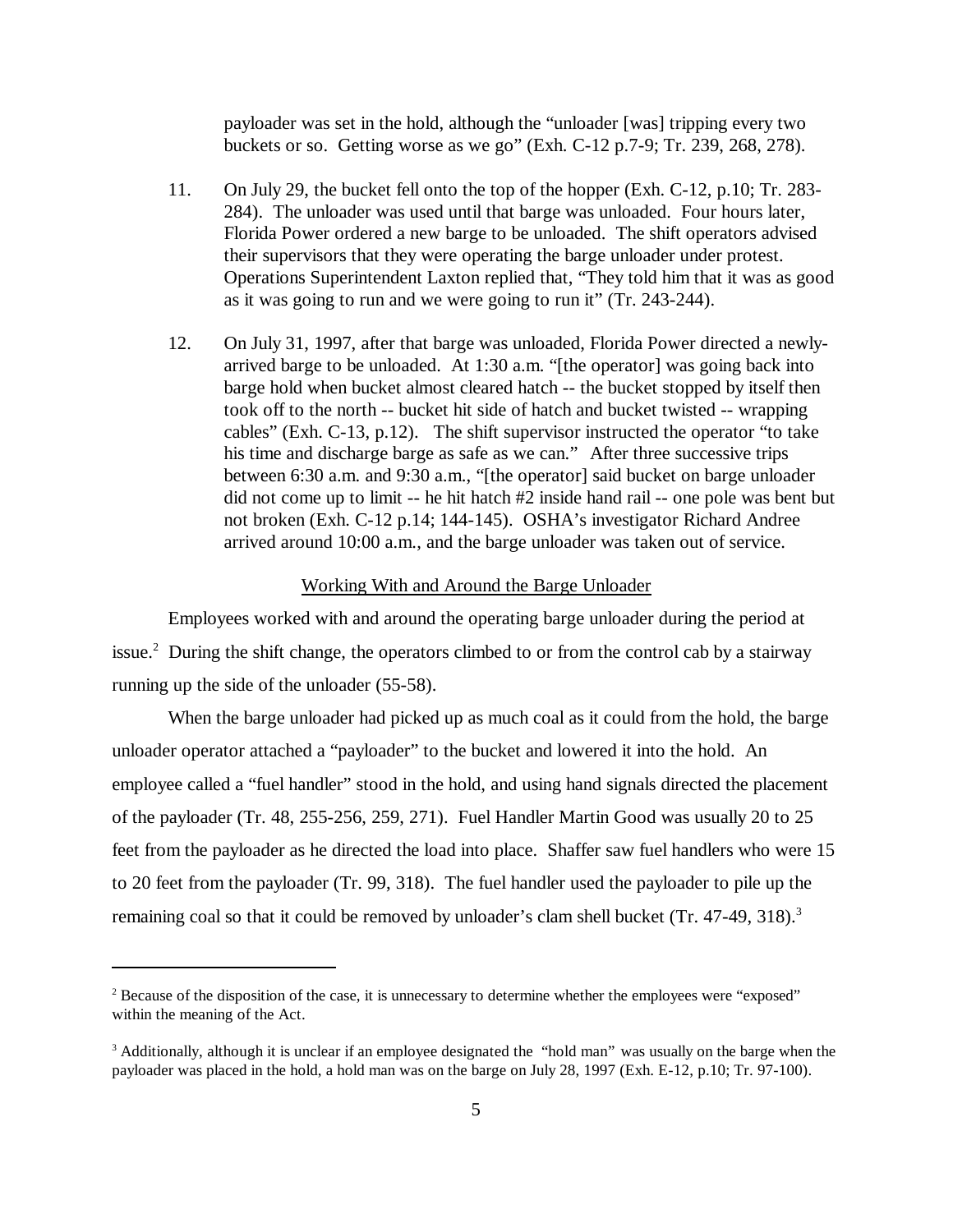Laborers were also on the barge while coal was being unloaded. The laborers swept the coal, which spilled from the bucket onto the hatches, back into the hold of the barge. Laborers were as close as 2 to 4 feet from the hold where the bucket was operating (Tr. 71, 254, 272, 319).

Shaffer advised the supervisor that "deck hands were all over, under the hatch and around where we were operating. The control was so erratic, I was concerned with their safety" (Tr. 102). The Captain of the barge was notified "to make sure he['d] have his crew stay away from barge unloader bucket" (Exh. C-12, p.10).

## **Analysis**

In order to establish a violation of an occupational safety or health standard, the Secretary has the burden of proving: (a) the applicability of the cited standard, (b) the employer's noncompliance with the standard's terms, (c) employee access to the violative conditions, and (d) the employer's actual or constructive knowledge of the violation (*i.e.*, the employer either knew, or with the exercise of reasonable diligence could have known, of the violative conditions).

*Atlantic Battery Co.,* 16 BNA OSHC 2131, 2138 (No. 90-1747, 1994).

#### Does the Standard Apply? -- Longshoring or Marine Terminal Standards

Florida Power maintains that the Secretary cited it under the wrong standard. It raises the question of whether the marine terminal standards of Part 1917 (Subpart H ) alone apply to its shore-based material handling operation, or whether (as the Secretary argues) the longshoring standards of Part 1918 (Subpart G) also applied. Florida Power asserts that it "would be subject to the standards of Part 1917 for marine terminals, if at all, rather than the Part 1918 for longshoring operations" (Resp. brief, p.24).<sup>4</sup>

The parties emphasize different sections of the regulations. The Secretary relies on the language of the particular standard. She does not address the relationship between the longshoring and marine terminal standards. Without further explanation, compliance officer Richard Andree concluded that this longshoring standard applied because "unloading the ship's cargo [was] the basic definition of longshoring" (Tr. 344).

<sup>4</sup> Florida Power's "*if at all*" language apparently refers to a specific exemption found in the 1917 standards for "fully automated bulk coal handling facilities contiguous to electrical power generating plants"  $\S 1917.1(a)(1)(iii)$ . Whether Florida Power's coal handling operations, which involved the participation of employees located on the barge being unloaded, could be considered "fully automated" under § 1917 was not litigated.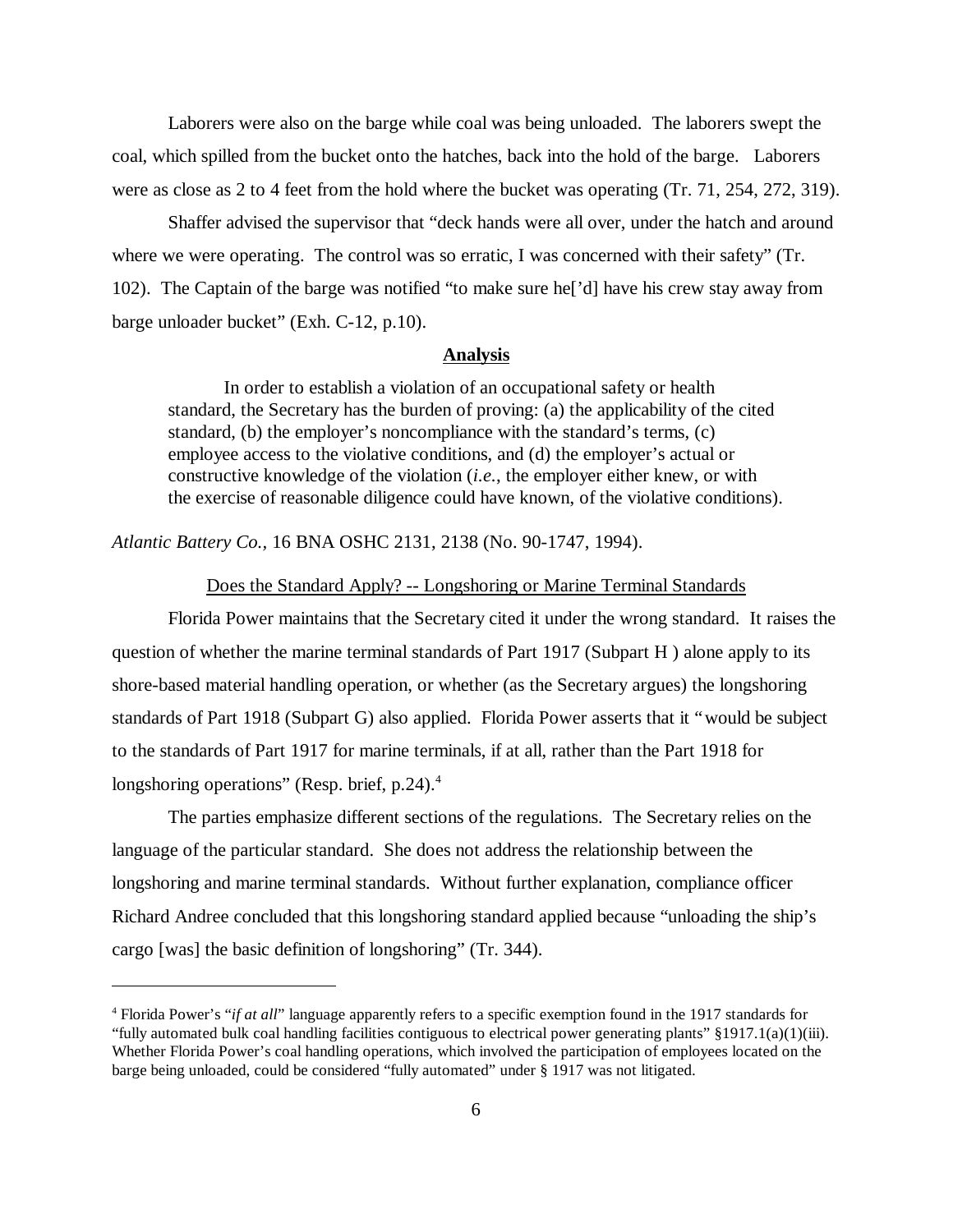In pertinent part, § 1918.74(a) applied to a crane "used to service a vessel from the dock [or] shore" if the crane was "used in longshoring operations." Longshoring operations included "unloading, moving, or handling cargo . . . out of any vessel on the navigable waters . . . ." At first reading, this language might appear to govern the factual circumstances here. Nevertheless, as Florida Power contends, the existence of the Part 1917 marine terminal standards creates an ambiguity in the application of this longshoring standard. It is a well-accepted tenet of statutory construction that a statute must be interpreted as a harmonious whole. Even "the title of a statute or section can aid in resolving an ambiguity." *I.N.S. v. Nat. Center for Immigrants' Rights*, 112 S.Ct. 551 (1991).

Prior to 1983, Part 1918 covered most aspects of maritime cargo handling, whether it was shore based or vessel based. On July 5, 1983, OSHA added new Part 1917 to consolidate shipyard requirements for marine terminals into one set of related standards (48 FR 30886 - 933). At the same time, OSHA made minor revisions in the 1918 standards. After the 1983 amendments, Part 1918 remained substantially the same as when OSHA originally adopted the Longshoring Standards in 1971 under Section  $6(a)$  of the Act.<sup>5</sup>

Regardless of the language of 1918, an excerpt from the 1983 preamble to Part 1917 clarified that Part 1917 was intended to be a "vertical" standard, one which specifically applied to the marine terminal industry (48 FR 30886, 1983):

The coverage of Part 1917 includes all shoreside activities within a marine terminal -- except those which are specifically exempted in the standard, as outlined in greater detail below. In clarifying the boundary between Part 1917 and Part 1918, OSHA's shipboard longshore regulations, the Agency has set the foot of the gangway to mark the limit to which Part 1918 may be applied landward. Similarly, part 1917's jurisdiction extends out to the ship no further than this point of the gangway.

 An employer might be subject to both the marine terminal and the longshoring standards, because its activities may have been both shore *and* vessel based. The distinguishing point from which a certain activity was covered by either standard, however, remained the same, whether it was described as the "foot of the gangway" or the location at which the crane or derrick was

<sup>&</sup>lt;sup>5</sup> The longshoring standards, which became effective on January 21, 1998, were OSHA's first undertaking to substantially rewrite the 1918 standards (62 FR 40152).